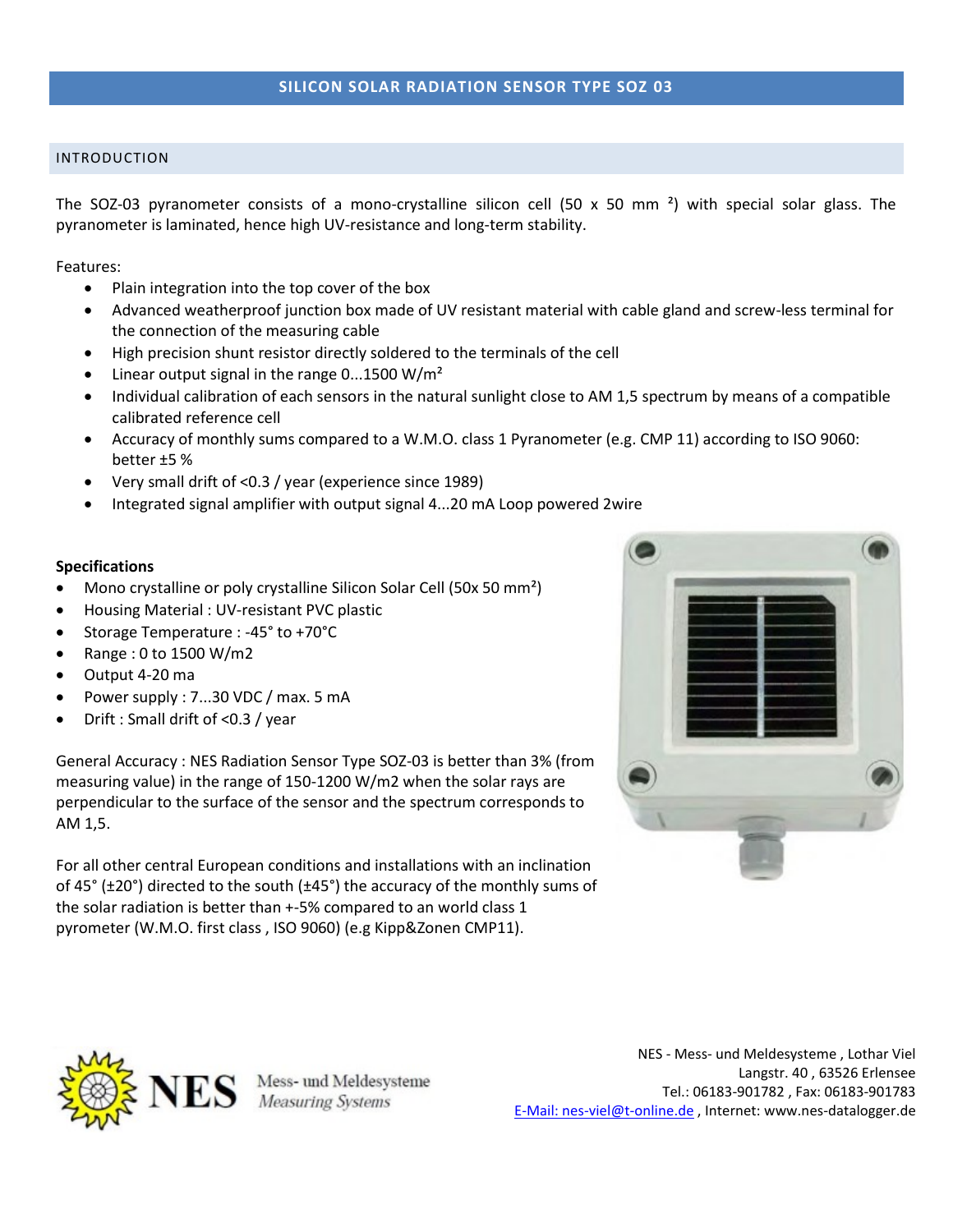## **INSTALLATION**

- Pyranometer is to be mounted in an easy-to-reach location in order to clean the dome it regularly and carry out maintenance. At the same time, make sure that no buildings, constructions, trees or obstructions exceed the horizontal plane where the pyranometer lies. If this is not possible, select a site where obstructions in the path of the sun from sunrise to sunset do not exceed 5 degrees of elevation. N.B The presence of obstructions on the horizon line affects significantly the measurement of direct irradiance
- Pyranometer is to be located far from any kind of obstruction, which might reflect sunlight (or sun shadow) onto the pyranometer itself.
- The sunlight sensor must be installed at the same azimuth and tilt angle than the PV array.

#### TOOLS AND MATERIALS NEEDED

Read this manual before beginning the installation to be sure you have everything you need.

- Wrench or pliers
- Wire cutters and stripper
- Multimeter
- Drill with 3/16 in drill bit (4.7 mm) to drill pilot holes
- Adjustable wrench or 11/32 in. wrench and 7/16 in
- Electrical Tapes to cover the wire

### LOCATION RECOMENDATION

Use the following guidelines to determine the best location for mounting the Solar Radiation Sensor

- The sunlight sensor must be installed at the same azimuth and tilt angle than the PV array. (Drill it on the top of the panel)
- Pyranometer is to be located far from any kind of obstruction, which might reflect sunlight (or sun shadow) onto the pyranometer itself.

#### MOUNTING

- Final leveling of the sensor(s) should be done with the ISS mounted in its operating location
- Ensure that the cables are free of crimps. Secure them to the support tubes with the provided cable ties so that they will not fray in the wind.
- Shade the sensor and make sure the reading changes

### Example Installations :